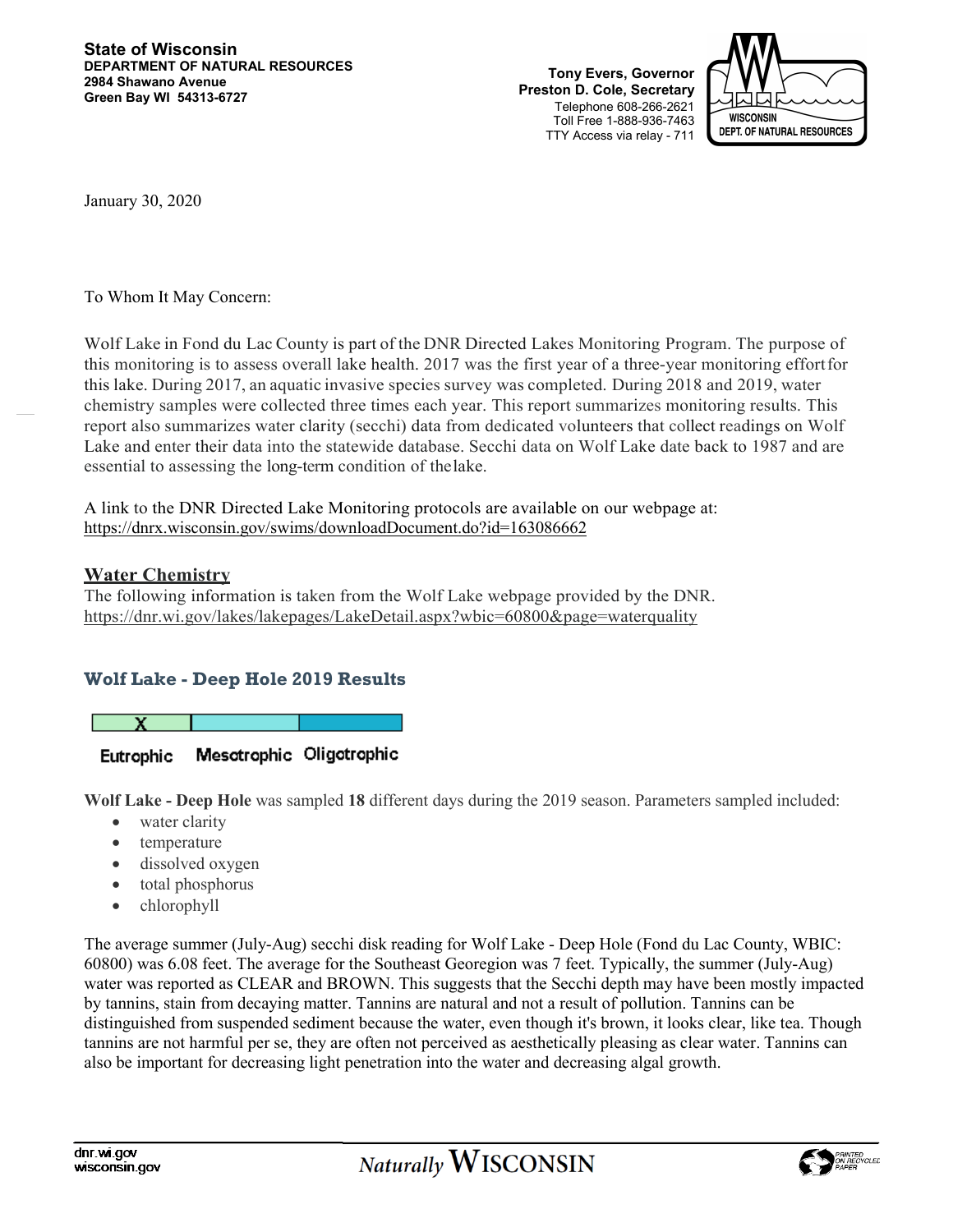Chemistry data was collected on Wolf Lake - Deep Hole. The average summer Chlorophyll was 10.3  $\mu$ g/l (compared to a Southeast Georegion summer average of 32.8 µg/l). The summer Total Phosphorus average was  $30.2 \mu g/l$ . Lakes that have more than  $20 \mu g/l$  of total phosphorus may experience noticeable algae blooms.

## **Wolf Lake - Deep Hole 2018 Results**



**Wolf Lake - Deep Hole** was sampled **17** different days during the 2018 season. Parameters sampled included:

- water clarity
- temperature
- dissolved oxygen
- total phosphorus
- chlorophyll

The average summer (July-Aug) secchi disk reading for Wolf Lake - Deep Hole (Fond du Lac County, WBIC: 60800) was 4.87 feet. The average for the Southeast Georegion was 7.4 feet. Typically, the summer (July-Aug) water was reported as MURKY and BROWN. This suggests that the secchi depth may have been mostly impacted by suspended sediments, tiny particles of soil or organic matter that are suspended in the water. Shallow lakes are often turbid because wind stirs up sediment from the bottom. High suspended sediments are often found in flowages and impoundments where precipitation runoff from the watershed transports solids via an incoming stream.

Chemistry data was collected on Wolf Lake - Deep Hole. The average summer Chlorophyll was 11.2  $\mu$ g/l (compared to a Southeast Georegion summer average of 31.6 µg/l). The summer Total Phosphorus average was 32.9 µg/l. Lakes that have more than 20 µg/l of total phosphorus may experience noticeable algae blooms.

### **Trophic State Index (TSI)**

The overall Trophic State Index (based on chlorophyll) for Wolf Lake - Deep Hole was 53. The TSI suggests that Wolf Lake - Deep Hole was **eutrophic**. This TSI usually suggests decreased clarity, fewer algal species, oxygendepleted bottom waters during the summer, plant overgrowth evident, warm-water fisheries (pike, perch, bass, etc.) only.

TSI is determined using a mathematical formula (Wisconsin has its own version). The TSI is a score from 0 to 110, with lakes that are less fertile having a low TSI. We base the overall TSI on the Chlorophyll TSI when we have Chlorophyll data. If we don't have chemistry data, we use TSI Secchi. We do this rather than averaging, because the TSI is used to predict biomass. This makes chlorophyll the best indicator.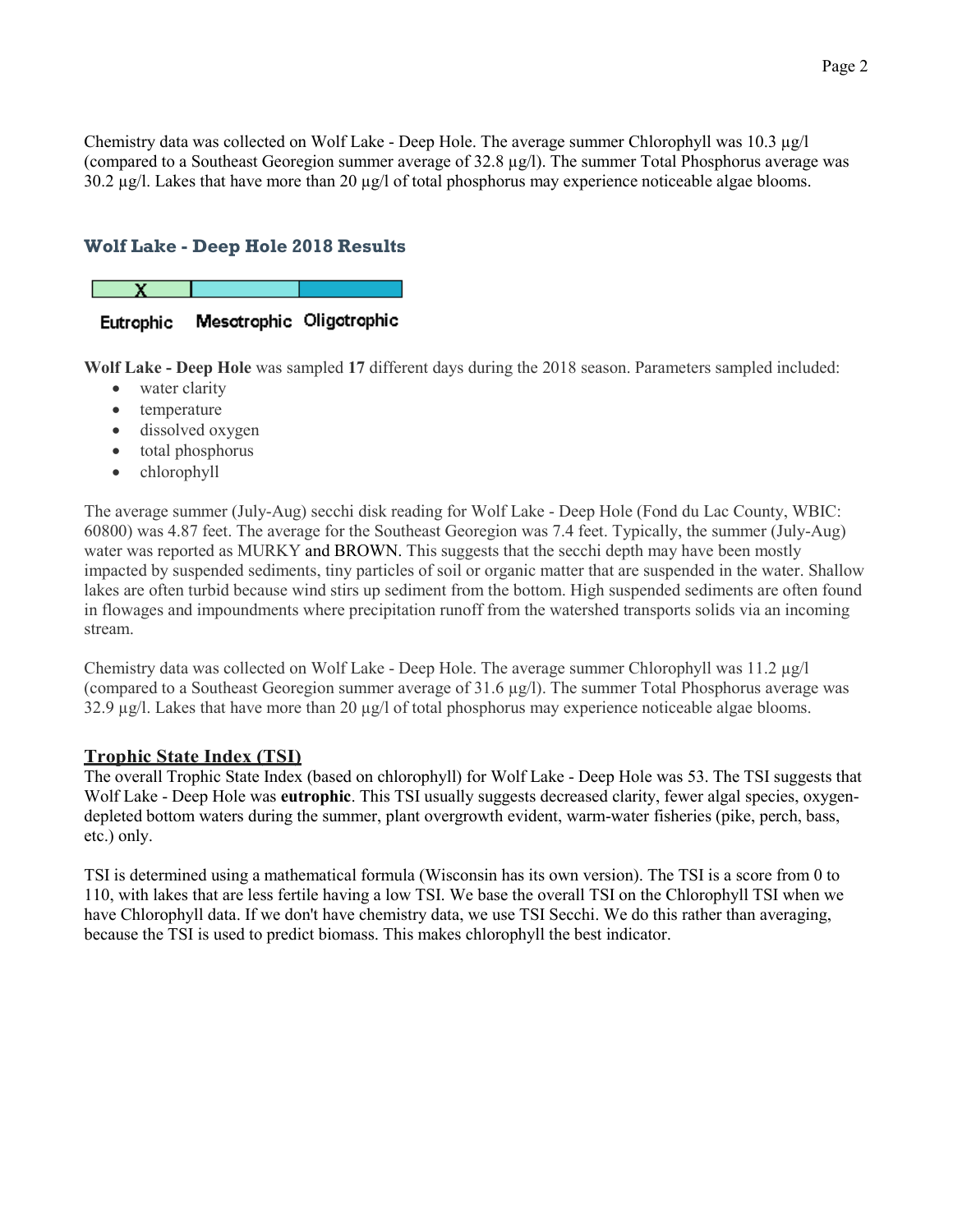

| <b>TSI</b>       | <b>TSI Description</b>                                                                                                                                                                                  |  |  |  |
|------------------|---------------------------------------------------------------------------------------------------------------------------------------------------------------------------------------------------------|--|--|--|
| TSI < 30         | Classical oligotrophy: clear water, many algal species, oxygen throughout the year in bottom<br>water, cold water, oxygen-sensitive fish species in deep lakes. Excellent water quality.                |  |  |  |
| <b>TSI 30-40</b> | Deeper lakes still oligotrophic, but bottom water of some shallower lakes will become oxygen-<br>depleted during the summer.                                                                            |  |  |  |
| <b>TSI 40-50</b> | Water moderately clear but increasing chance of low dissolved oxygen in deep water during the<br>summer.                                                                                                |  |  |  |
| <b>TSI 50-60</b> | Lakes becoming eutrophic: decreased clarity, fewer algal species, oxygen-depleted bottom<br>waters during the summer, plant overgrowth evident, warm-water fisheries (pike, perch, bass,<br>etc.) only. |  |  |  |
| <b>TSI 60-70</b> | Blue-green algae become dominant and algal scums are possible, extensive plant overgrowth<br>problems possible.                                                                                         |  |  |  |
| <b>TSI 70-80</b> | Becoming very eutrophic. Heavy algal blooms possible throughout summer, dense plant beds,<br>but extent limited by light penetration (blue-green algae block sunlight).                                 |  |  |  |
| TSI > 80         | Algal scums, summer fish kills, few plants, rough fish dominant. Very poor water quality.                                                                                                               |  |  |  |

.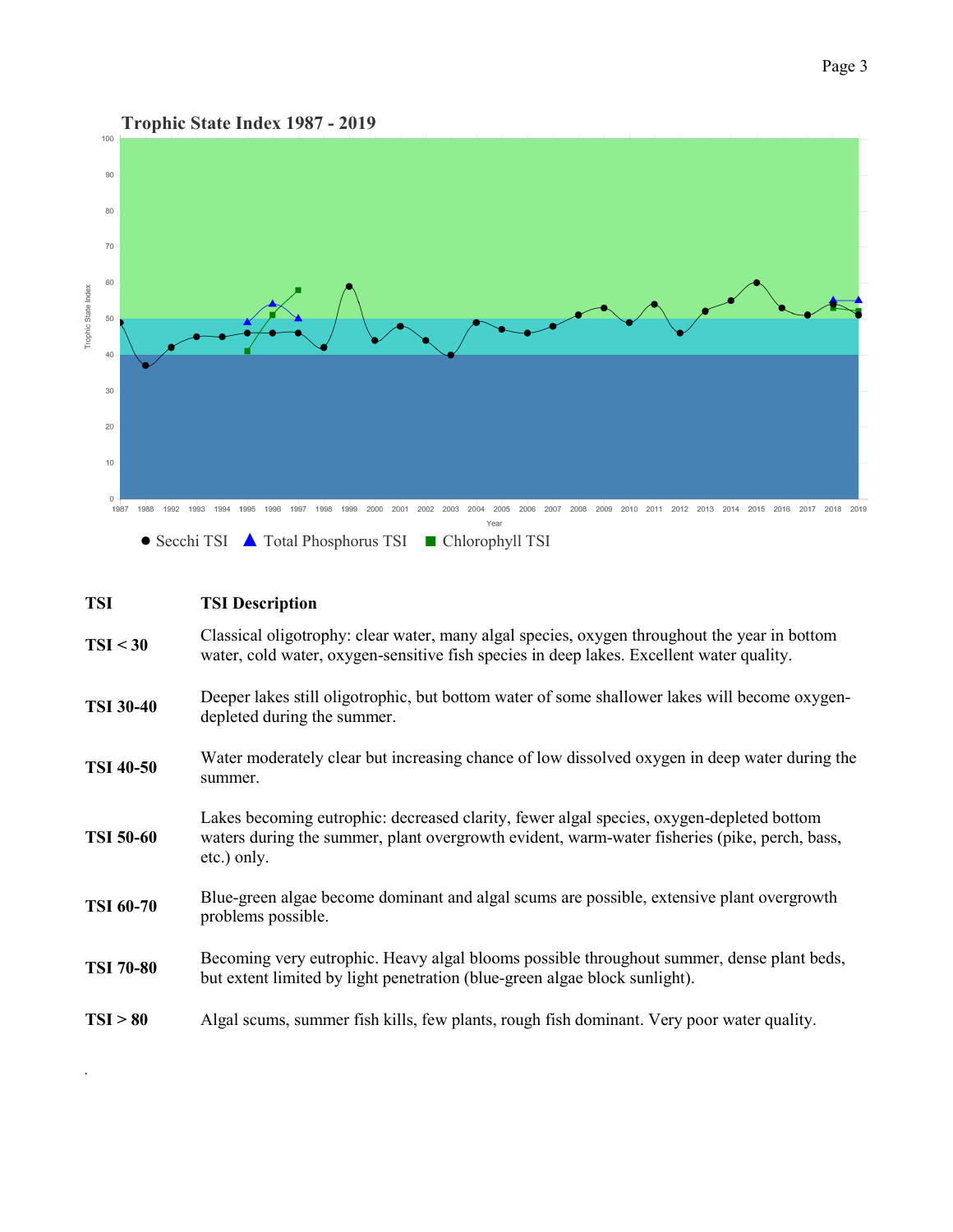# **Water Clarity (secchi)**

Water clarity data has been collected on Wolf Lake regularly since 1987. Average secchi depth ranged from 3 to 16 feet.



|             |                |                |                | Year Secchi Mean Secchi Min Secchi Max Secchi Count |
|-------------|----------------|----------------|----------------|-----------------------------------------------------|
| 1987        | $\overline{I}$ | $\overline{7}$ | $\overline{1}$ | 1                                                   |
| 1988        | 16             | 16             | 16             | $\overline{2}$                                      |
| 1992        | 11.5           | 11             | 12             | $\overline{2}$                                      |
| 1993        | 9              | 7.5            | 10.5           | $\overline{2}$                                      |
| 1994        | 9              | 8              | 10             | $\overline{2}$                                      |
| 1995        | 8.75           | 8              | 9.5            | $\overline{2}$                                      |
| 1996        | 8.5            | 8.5            | 8.5            | 1                                                   |
| 1997 8.5    |                | 8              | 9              | $\overline{2}$                                      |
| 1998        | 11.75          | 11.5           | 12             | $\overline{2}$                                      |
| 1999 3.5    |                | 3              | 4              | $\overline{2}$                                      |
|             | 2000 10.25     | 9              | 11.25          | 5                                                   |
| $2001$ 7.5  |                | 4.5            | 10.5           | 5                                                   |
| 2002 9.75   |                | 9              | 10.5           | $\overline{2}$                                      |
| 2003 13.2   |                | 12             | 14             | 5                                                   |
| 2004        | $\overline{7}$ | 5              | 9              | 5                                                   |
| 2005        | 8              | 5              | 10             | $\overline{7}$                                      |
| 2006 8.79   |                | 5              | 13.5           | $\overline{7}$                                      |
| 2007 7.63   |                | 3.5            | 11.5           | 8                                                   |
| 2008 6.25   |                | 4              | 8.5            | 6                                                   |
| $2009$ 5.5  |                | $\overline{4}$ | 6.5            | 3                                                   |
| 2010        | 17.1           | 6              | 8              | 5                                                   |
| $2011$ 5.13 |                | 3.5            | 6              | $\overline{4}$                                      |
| $2012$ 8.63 |                | 7.5            | 10             | $\overline{4}$                                      |
| $2013$ 5.63 |                | 4              | 6.5            | $\overline{4}$                                      |
| $2014$ 4.63 |                | 4              | 6              | $\overline{4}$                                      |
| 2015 3.38   |                | 3              | $\overline{4}$ | 4                                                   |
| $2016$ 5.3  |                | 3.5            | 9              | 5                                                   |
| 2017 6.25   |                | 4              | 8              | 4                                                   |
| 2018 4.87   |                | 4.5            | 5.5            | 6                                                   |
| $2019$ 6.08 |                | 4.7            | 7.3            | $6\overline{6}$                                     |

Past secchi averages in feet (July and August only)